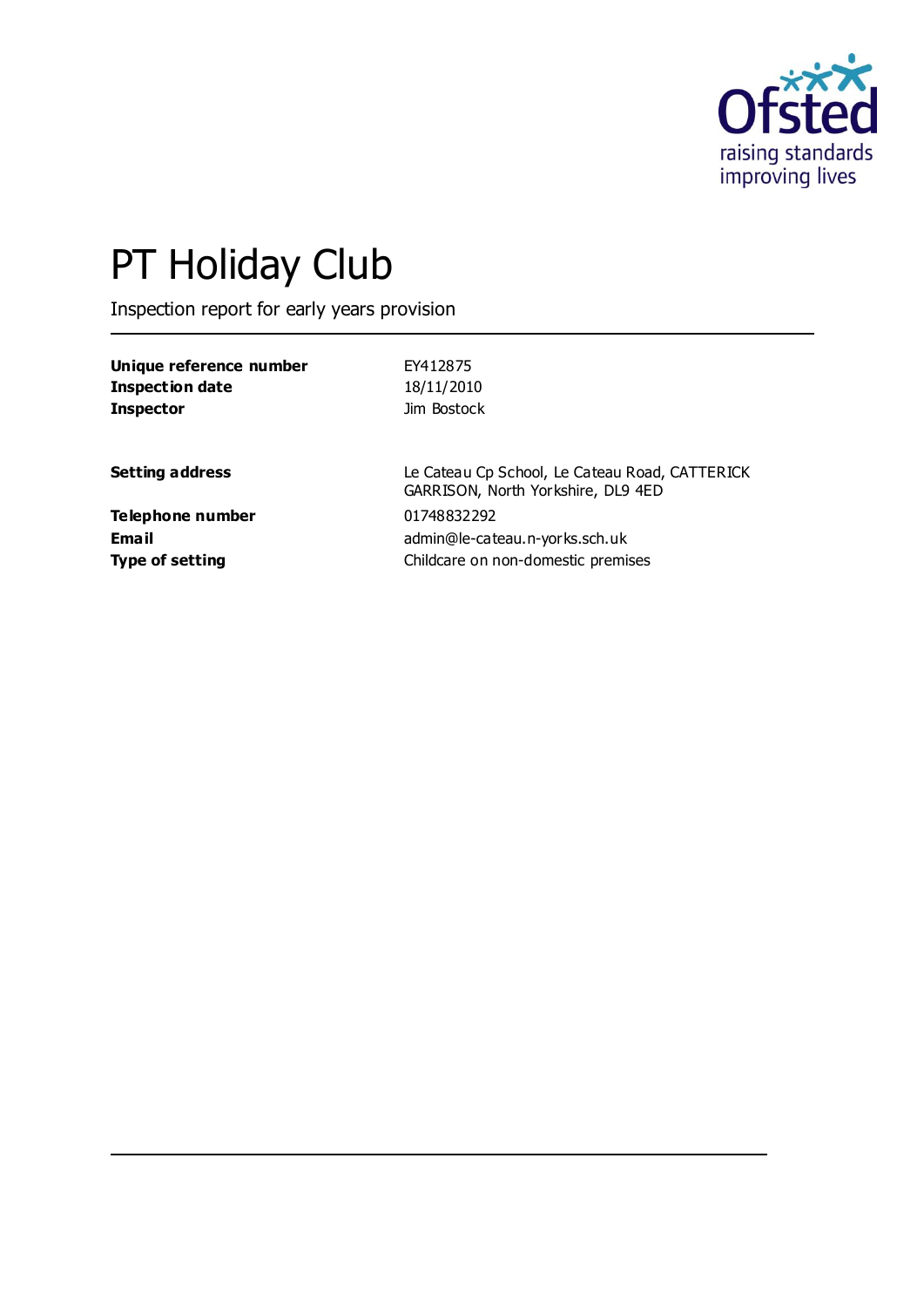The Office for Standards in Education, Children's Services and Skills (Ofsted) regulates and inspects to achieve excellence in the care of children and young people, and in education and skills for learners of all ages. It regulates and inspects childcare and children's social care, and inspects the Children and Family Court Advisory Support Service (Cafcass), schools, colleges, initial teacher training, work-based learning and skills training, adult and community learning, and education and training in prisons and other secure establishments. It assesses council children's services, and inspects services for looked after children, safeguarding and child protection.

If you would like a copy of this document in a different format, such as large print or Braille, please telephone 0300 123 1231, or email enquiries@ofsted.gov.uk.

You may copy all or parts of this document for non-commercial educational purposes, as long as you give details of the source and date of publication and do not alter the information in any way.

T: 0300 123 1231 Textphone: 0161 618 8524 E: enquiries@ofsted.gov.uk W: [www.ofsted.gov.uk](http://www.ofsted.gov.uk/)

© Crown copyright 2010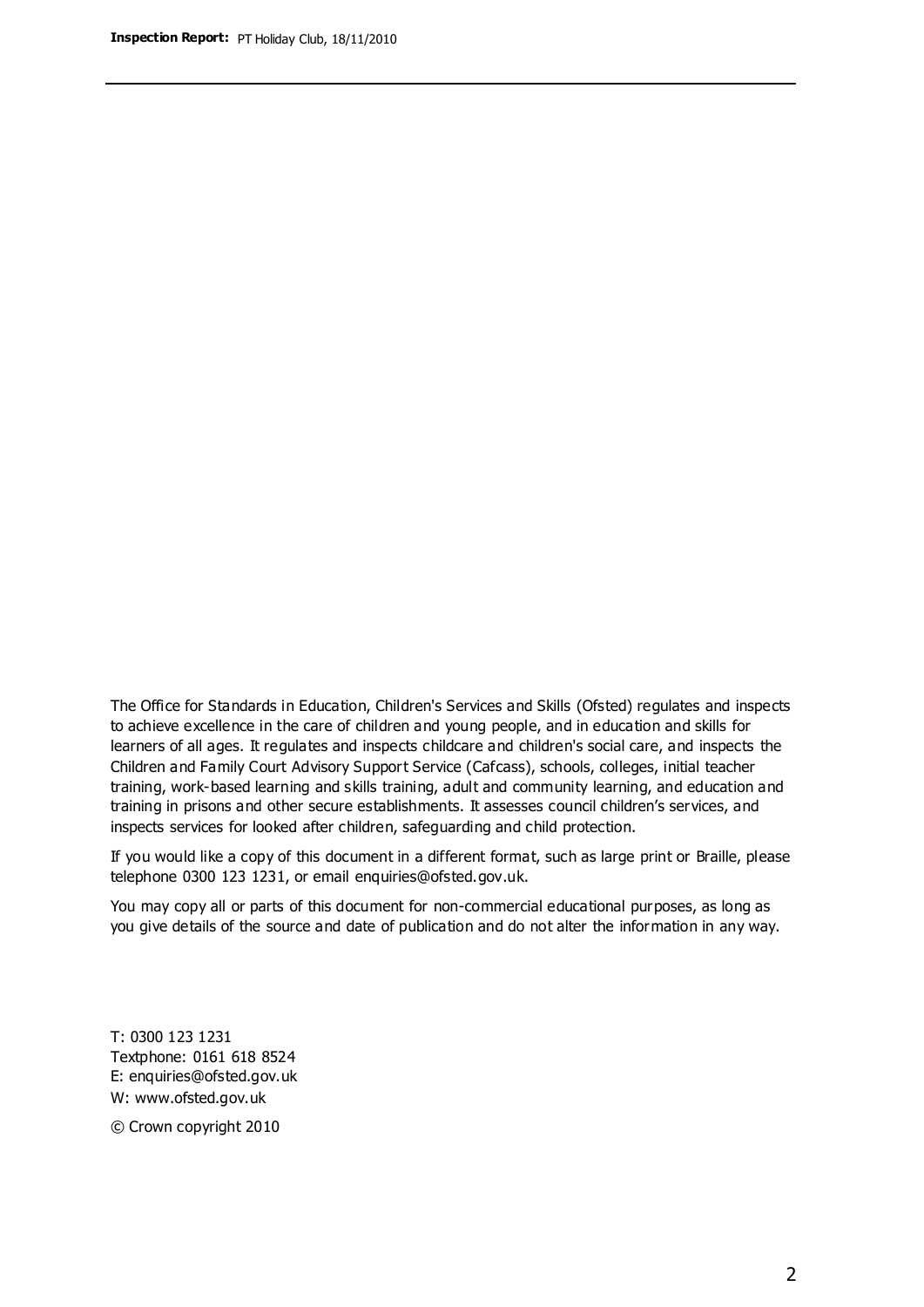## **Introduction**

This inspection was carried out by Ofsted under Sections 49 and 50 of the Childcare Act 2006 on the quality and standards of the registered early years provision. 'Early years provision' refers to provision regulated by Ofsted for children from birth to 31 August following their fifth birthday (the early years age group). The registered person must ensure that this provision complies with the statutory framework for children's learning, development and welfare, known as the *Early* Years Foundation Stage.

The provider must provide a copy of this report to all parents with children at the setting where reasonably practicable. The provider must provide a copy of the report to any other person who asks for one, but may charge a fee for this service (The Childcare (Inspection) Regulations 2008 regulations 9 and 10).

The setting also makes provision for children older than the early years age group which is registered on the voluntary and/or compulsory part(s) of the Childcare Register. This report does not include an evaluation of that provision, but a comment about compliance with the requirements of the Childcare Register is included in Annex B.

Please see our website for more information about each childcare provider. We publish inspection reports, conditions of registration and details of complaints we receive where we or the provider take action to meet the requirements of registration.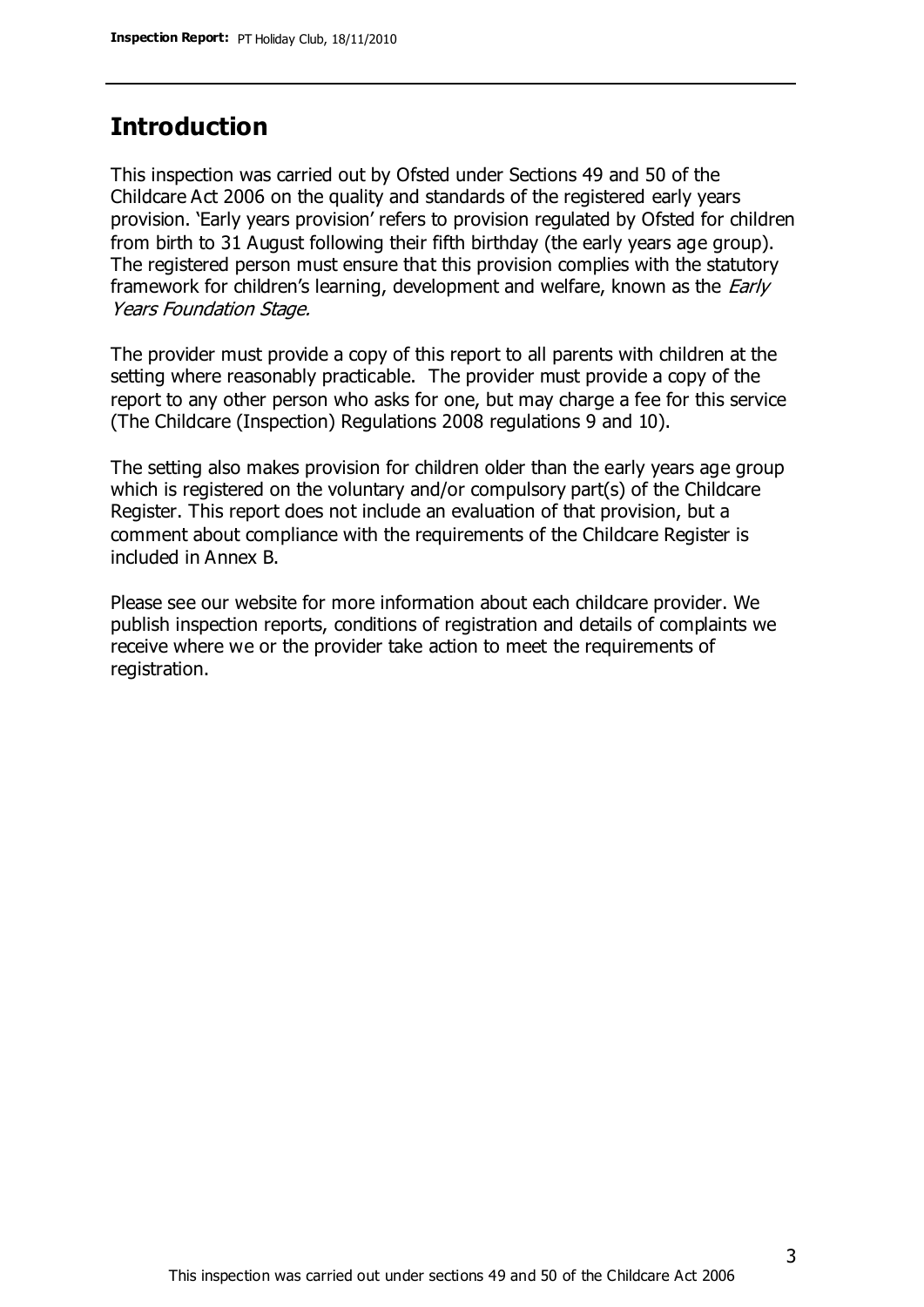# **Description of the setting**

PT Holiday Club was registered in July 2010. It is privately owned and managed by the proprietor. It is sited within Le Cateau County Primary School in Catterick Garrison, North Yorkshire. The club uses the school hall, foyer, IT suite, library, middle courtyard, school field, Foundation Unit indoor and outdoor areas and the music room portacabin in the school grounds. The group has access to an enclosed outdoor play area. Most children live in and around the local area and attend the school. Children also attend other schools within the North Yorkshire area.

The club is registered to care for a maximum of 50 children aged under eight years. Of these, 25 may be under 2 years. The club provides crèche facilities during parent evenings several times throughout the academic year. Care is also provided for children up to 12 years of age. Currently, there are 98 children on roll; 70 aged under eight and 19 in the early years age range. The club is registered on the Early Years Register, and the compulsory and voluntary parts of the Childcare Register. The club opens each weekday from 8am to 6pm during school holidays only and 3pm to 6pm during school term time. It is closed during the week between Christmas and New Year.

The club employs 11 members of staff, seven of whom hold a recognised early years qualification at level 3. The remaining four staff are working towards an early years qualification at level 3.

## **The overall effectiveness of the early years provision**

Overall the quality of the provision is good.

Children are happy to attend this setting as their needs are met well. A ll children are treated equally, with respect, acceptance and inclusion of any individual need related to culture or disability. Children's progress and development are good as they have access to fun and mostly well resourced activities. Staff are warm and caring as they help children's learning and play. Strong systems for self-evaluation are in place and contribute to the club's good capacity for continuous improvement. Communication with others involved in children's care is usually effective.

## **What steps need to be taken to improve provision further?**

To further improve the early years provision the registered person should:

- develop the systems for communicating information between all settings where children receive care and education, and with parents, to secure continuity of experience for each child
- provide more resources to help children who attend the after-school club to understand similarities and differences in a diverse society.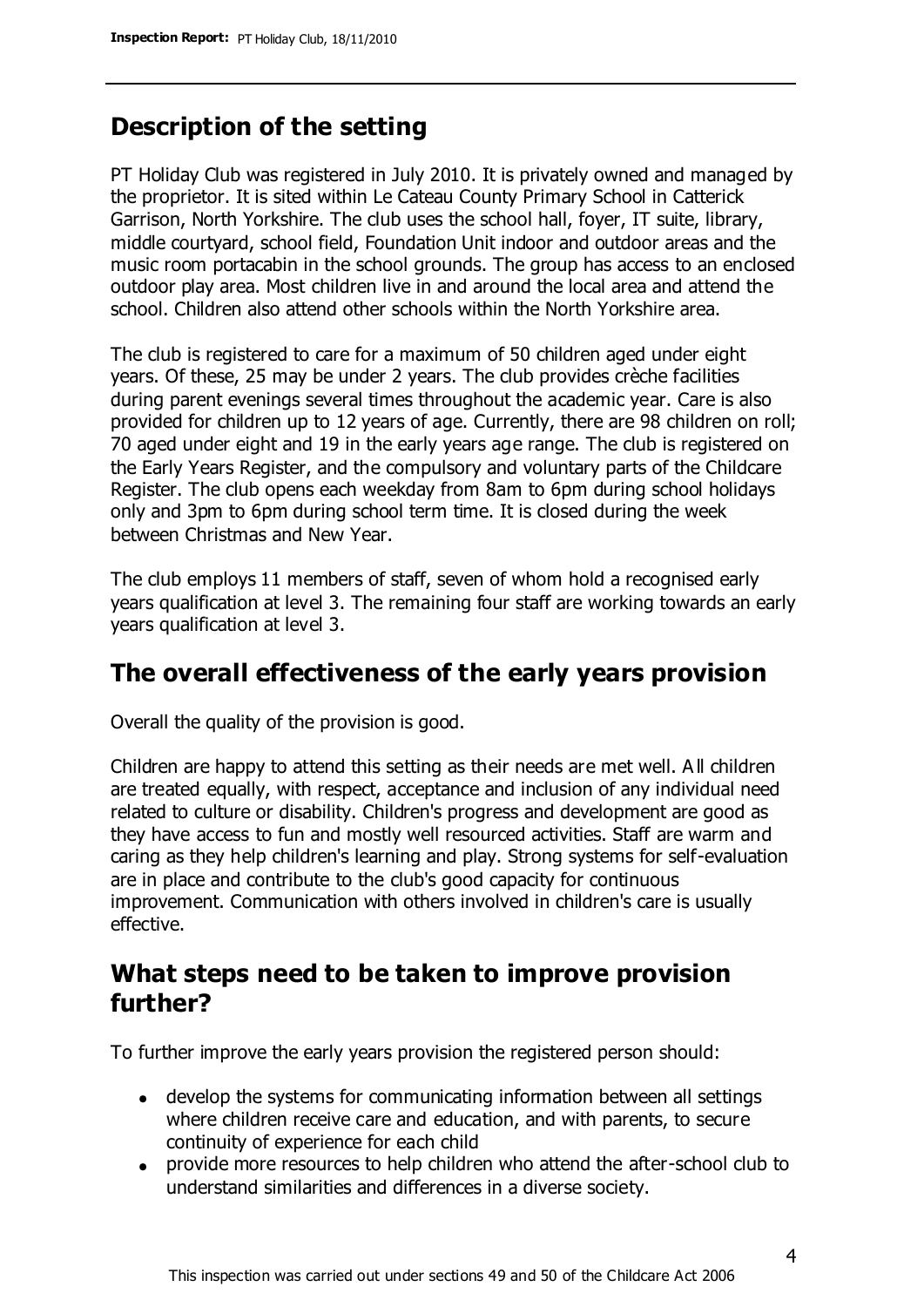# **The effectiveness of leadership and management of the early years provision**

All staff are confident in their roles and responsibilities in relation to safeguarding children in their care. They have a good knowledge of the child protection procedures to follow and successfully contribute to children's welfare. All staff are cleared as suitable to work with children. Children's safety is given high importance. Staff carry out risk assessments which fully cover all areas children may use. All documentation, policies and procedures are in place to meet children's needs.

Leaders and managers embed ambition and drive improvement well. Selfevaluation processes are detailed and involve parents, carers and children. Staff value and respect children's differing backgrounds and abilities. Children are encouraged to learn about difference and diversity, for instance, when supporting fundraising events such as 'Children in Need'. Many resources related to difference and diversity are available to children attending the holiday and crèche services. However, these are not readily available to children attending the after-school club. This restricts their understanding of similarities and differences in society.

There are good relationships with parents and carers who are particularly impressed with the 'fantastic staff'. Very good policies and procedures support children of parents away on duty with the Armed Forces. For example, staff help children keep in contact by composing electronic letters known as 'E Blueys'. The positive and constructive dialogue with the school which children attend does not identify children's progress. Leaders are aware that they do not communicate effectively with other settings in order to provide a coherent approach to meeting children's needs.

# **The quality and standards of the early years provision and outcomes for children**

Children enjoy good relationships with staff and their peers and are extremely happy at the club. Staff ensure children feel comfortable and secure and respond well to their individual needs. As a result of the consistent boundaries and routines, children behave and respond well. Staff encourage children to help tidy up and so contribute positively to the club and they do so readily. All children receive lots of praise and encouragement from adults.

Staff plan, observe and assess what children know and can do. However, they do not make full use of parents' knowledge of their children's progress. Key staff are knowledgeable about the Early Years Foundation Stage and have systems to monitor children's development and identify their next learning steps. Children's independence is well promoted as they make their own choices from the wide range of activities and resources provided. Staff interact very well with all children and know them well. They take time to talk and play with individual children to ensure they are developing their skills and learning. For example, they read daily with children from their school reading book. There is a generally good range of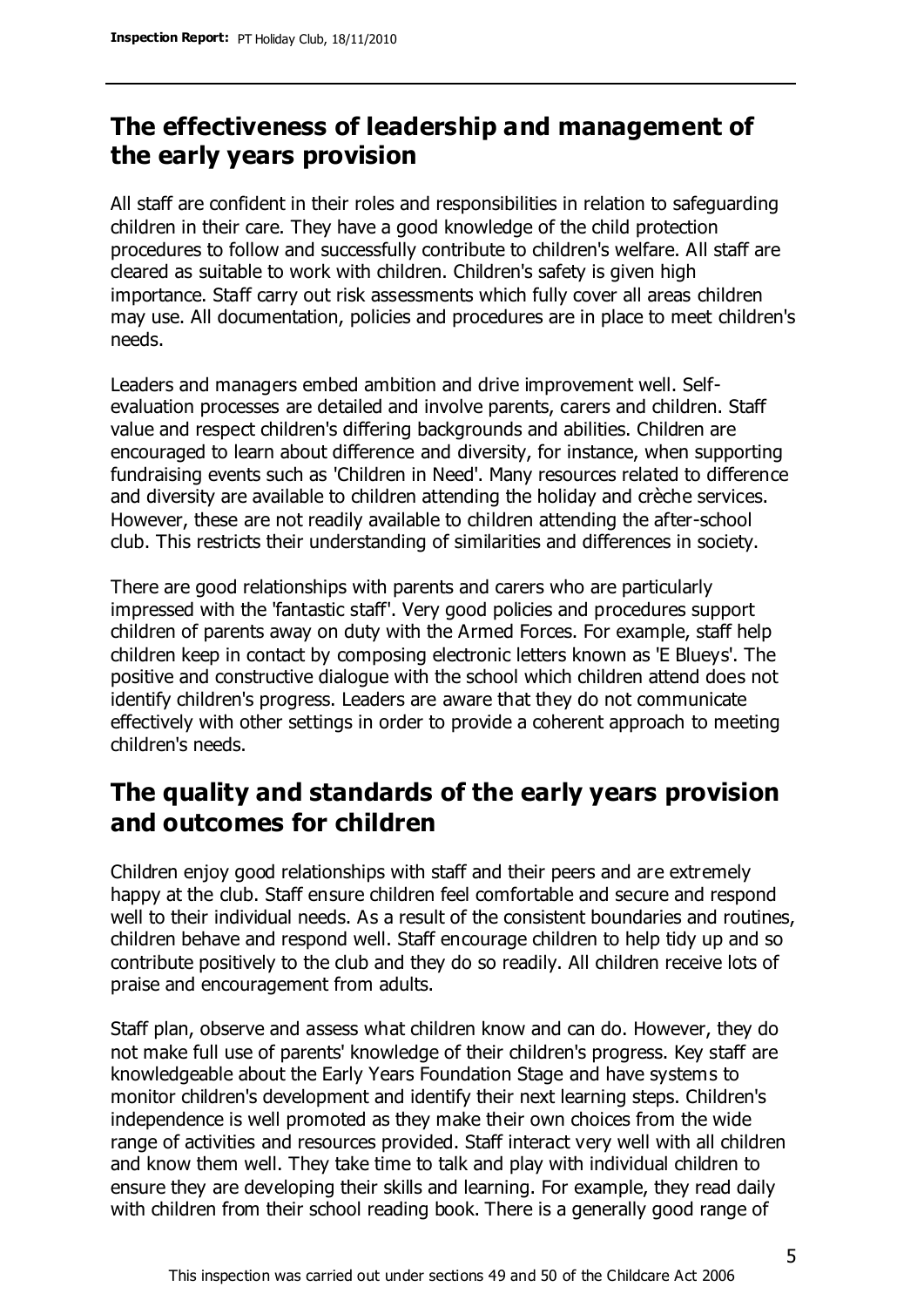resources and activities to ensure children enjoy activities in all areas of learning. There are good plans in place to meet children's needs when attending evening crèches and the holiday club. The staff team is cohesive and provides a stable environment for children. Staff work together effectively to ensure they offer children constant support and supervision.

Children develop their language, mathematical and social skills well. For instance, they show care for each other by sharing and cooperating. They use a good range of words and sentences to speak with purpose and are beginning to recognise letters and numbers.

Children are developing their understanding of a healthy lifestyle. For instance, they are beginning to understand that they need plenty of liquids to stay healthy. They eagerly exercise, learn and play outdoors. Children's sense of enjoyment and achievement is evident, especially when they zip around outdoors on the small wheeled 'Z bugs'. Vigilant staff help children to understand how to play safely. There are regular fire drills to help children learn how to evacuate the premises in an emergency. They also participate in anti-bullying activities. Children say they feel safe. Staff promote well children's sense of responsibility, care for others and good communication skills. These are all essential aspects for their future wellbeing.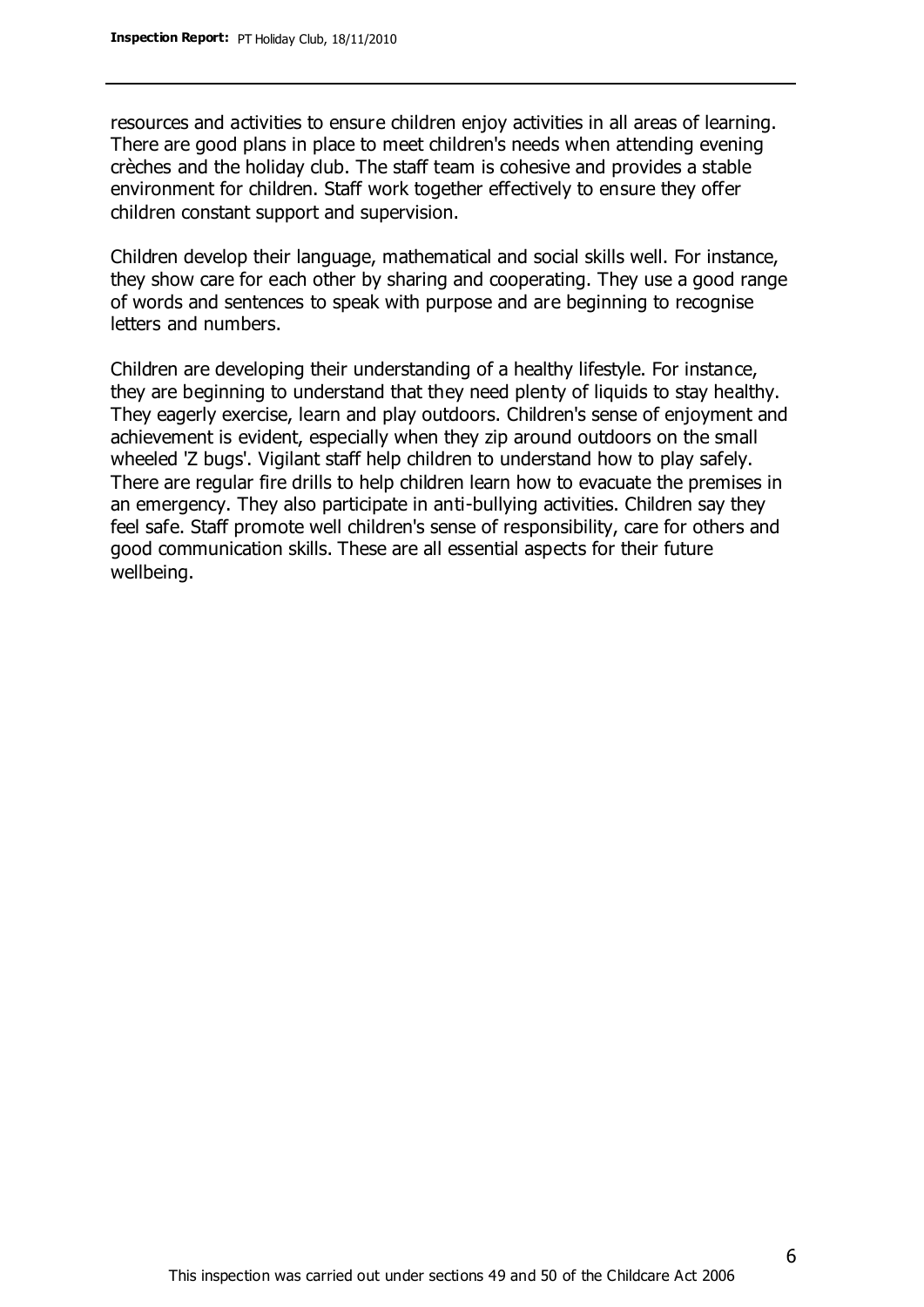# **Annex A: record of inspection judgements**

#### **The key inspection judgements and what they mean**

Grade 1 is Outstanding: this aspect of the provision is of exceptionally high quality Grade 2 is Good: this aspect of the provision is strong Grade 3 is Satisfactory: this aspect of the provision is sound Grade 4 is Inadequate: this aspect of the provision is not good enough

### **The overall effectiveness of the early years provision**

| How well does the setting meet the needs of the<br>children in the Early Years Foundation Stage? |  |
|--------------------------------------------------------------------------------------------------|--|
| The capacity of the provision to maintain continuous                                             |  |
| improvement                                                                                      |  |

### **The effectiveness of leadership and management of the early years provision**

| The effectiveness of leadership and management of the             |   |
|-------------------------------------------------------------------|---|
| <b>Early Years Foundation Stage</b>                               |   |
| The effectiveness of leadership and management in embedding       |   |
| ambition and driving improvement                                  |   |
| The effectiveness with which the setting deploys resources        |   |
| The effectiveness with which the setting promotes equality and    |   |
| diversity                                                         |   |
| The effectiveness of safeguarding                                 |   |
| The effectiveness of the setting's self-evaluation, including the |   |
| steps taken to promote improvement                                |   |
| The effectiveness of partnerships                                 | 3 |
| The effectiveness of the setting's engagement with parents and    |   |
| carers                                                            |   |

## **The quality of the provision in the Early Years Foundation Stage**

The quality of the provision in the Early Years Foundation Stage  $\vert$  2

## **Outcomes for children in the Early Years Foundation Stage**

| <b>Outcomes for children in the Early Years Foundation</b>    |  |
|---------------------------------------------------------------|--|
| <b>Stage</b>                                                  |  |
| The extent to which children achieve and enjoy their learning |  |
| The extent to which children feel safe                        |  |
| The extent to which children adopt healthy lifestyles         |  |
| The extent to which children make a positive contribution     |  |
| The extent to which children develop skills for the future    |  |

Any complaints about the inspection or report should be made following the procedures set out in the guidance available from Ofsted's website: www.ofsted.gov.uk